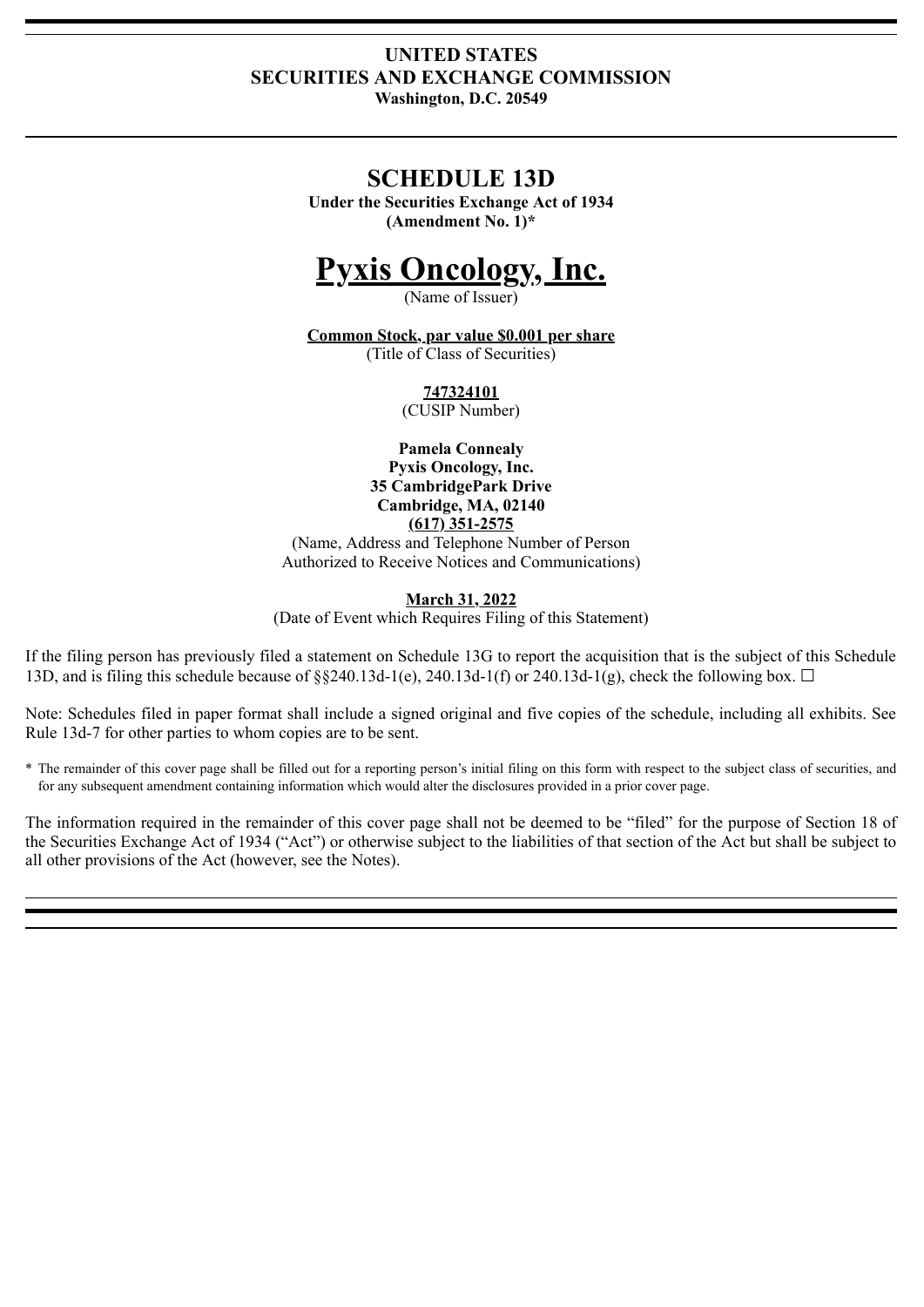|                                                 | <b>NAMES OF REPORTING PERSONS</b>                                                                |    |                                 |  |
|-------------------------------------------------|--------------------------------------------------------------------------------------------------|----|---------------------------------|--|
| 1                                               | Lara Sullivan                                                                                    |    |                                 |  |
|                                                 | CHECK THE APPROPRIATE BOX IF A MEMBER OF A GROUP                                                 |    |                                 |  |
| $\mathbf{2}$                                    | $(b)$ $\square$                                                                                  |    |                                 |  |
|                                                 | <b>SEC USE ONLY</b>                                                                              |    |                                 |  |
| 3                                               |                                                                                                  |    |                                 |  |
|                                                 | <b>SOURCE OF FUNDS (SEE INSTRUCTIONS)</b>                                                        |    |                                 |  |
| 4                                               | $\rm PF$                                                                                         |    |                                 |  |
| 5                                               | CHECK BOX IF DISCLOSURE OF LEGAL PROCEEDINGS IS REQUIRED PURSUANT TO ITEM 2(D) OR 2(E)<br>$\Box$ |    |                                 |  |
|                                                 |                                                                                                  |    |                                 |  |
| 6                                               | <b>CITIZENSHIP OR PLACE OF ORGANIZATION</b>                                                      |    |                                 |  |
|                                                 | United States of America                                                                         |    |                                 |  |
| <b>NUMBER OF SHARES</b><br><b>BENEFICIALLY</b>  |                                                                                                  | 7  | <b>SOLE VOTING POWER</b>        |  |
|                                                 |                                                                                                  |    | $\mathbf{0}$                    |  |
|                                                 |                                                                                                  |    | <b>SHARED VOTING POWER</b>      |  |
|                                                 |                                                                                                  | 8  | 3,466,895(1)                    |  |
| <b>OWNED BY EACH</b><br><b>REPORTING PERSON</b> |                                                                                                  | 9  | <b>SOLE DISPOSITIVE POWER</b>   |  |
| <b>WITH</b>                                     |                                                                                                  |    | $\mathbf{0}$                    |  |
|                                                 |                                                                                                  |    | <b>SHARED DISPOSITIVE POWER</b> |  |
|                                                 |                                                                                                  | 10 | 3,466,895(1)                    |  |
|                                                 | <b>AGGREGATE AMOUNT BENEFICIALLY OWNED BY EACH REPORTING PERSON</b>                              |    |                                 |  |
| 11                                              | 3,466,895(1)                                                                                     |    |                                 |  |
| 12                                              | CHECK BOX IF THE AGGREGATE AMOUNT IN ROW (11) EXCLUDES CERTAIN SHARES (SEE<br>$\Box$             |    |                                 |  |
|                                                 | <b>INSTRUCTIONS)</b>                                                                             |    |                                 |  |
|                                                 |                                                                                                  |    |                                 |  |
| 13                                              | PERCENT OF CLASS REPRESENTED BY AMOUNT IN ROW (11)                                               |    |                                 |  |
|                                                 | $9.6\%$ (2)                                                                                      |    |                                 |  |
| 14                                              | TYPE OF REPORTING PERSON (SEE INSTRUCTIONS)                                                      |    |                                 |  |
|                                                 | $\rm AF$                                                                                         |    |                                 |  |
|                                                 |                                                                                                  |    |                                 |  |

(1) This amount includes: (i) 2,014,575 Shares (as defined herein) that are obtainable upon exercise of options; (ii) 1,176,118 Shares obtainable upon vesting of RSUs (as defined herein); and (iv) 95,684 Shares obtainable upon vesting of RSUs to be granted to the Reporting Person effective January 3, 2023.

(2) Calculation is based on the sum of (i) 32,817,062 Shares outstanding as of May 13, 2022, as reported in the Issuer's Form 10-Q filed on May 13, 2022, plus (ii) the 2,014,575 Shares issuable upon exercise of options granted to the Reporting Person, (iii) the 1,176,118 Shares issuable upon vesting of RSUs granted to the Reporting Person, and (iv) the 95,684 Shares issuable upon vesting of RSUs to be granted to the Reporting Person effective January 3, 2023, each of (ii), (iii) and (iv) of which have been added to the total Shares outstanding in accordance with Rule 13d-3(d)(3) under the Act.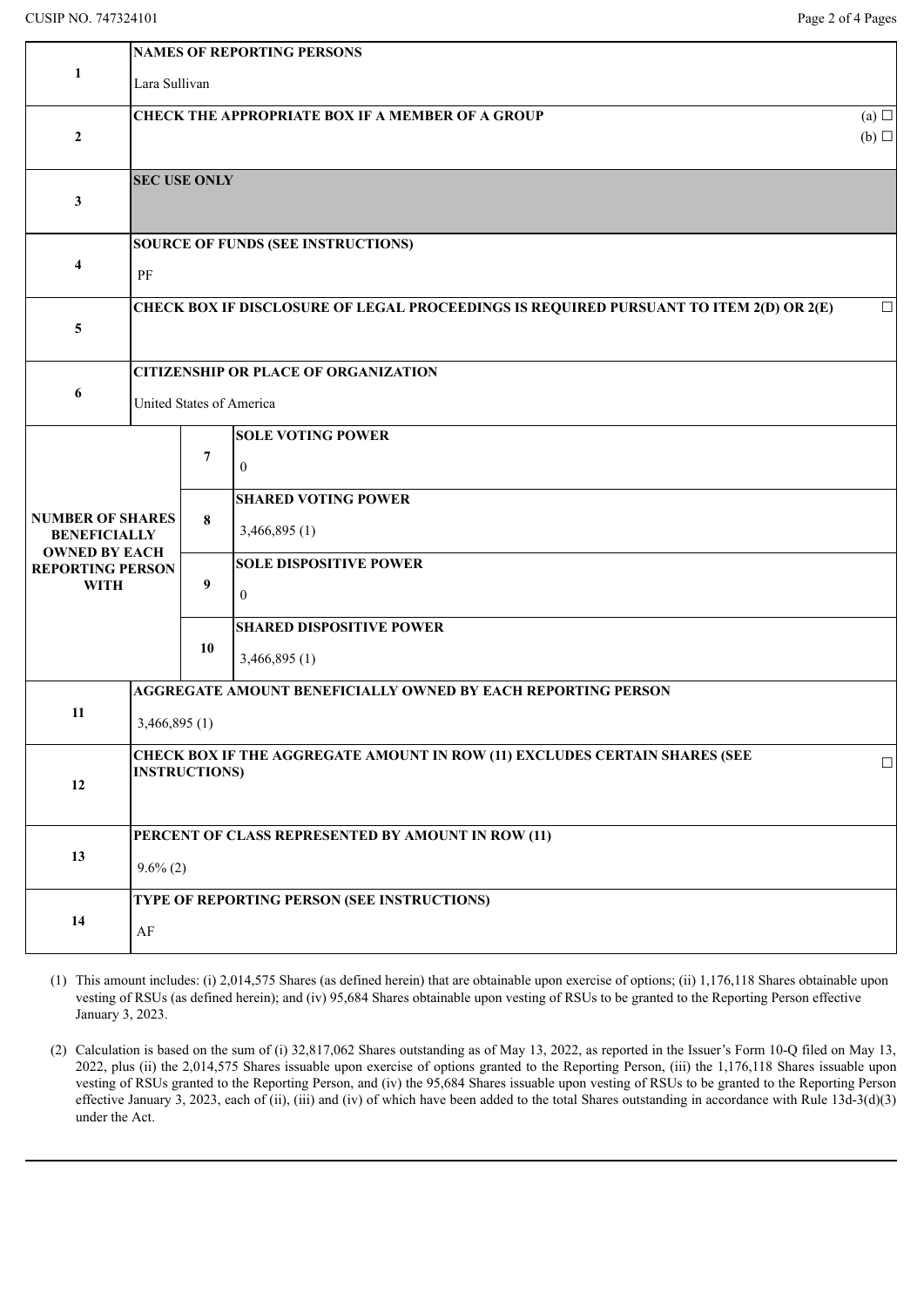# *Item 1 of the Schedule 13D is hereby amended and supplemented as follows:*

This Amendment No. 1 to Schedule 13D ("Amendment No. 1") is being filed by the undersigned, pursuant to Rule 13d-2(a) under the Act, with respect to the Common Stock, \$0.001 par value per share (the "Shares"), of Pyxis Oncology, Inc. (the "Issuer"), whose principal executive offices are located at 35 CambridgePark Drive, Cambridge, Massachusetts 02140. This Amendment No. 1 amends and supplements the statement on Schedule 13D filed with the Securities and Exchange Commission (the "SEC") on October 22, 2021 (the "Original Schedule 13D" and, together with this Amendment No. 1, the "Schedule 13D"). Capitalized terms used herein and not otherwise defined in this Amendment No. 1 have the meanings previously defined in the Schedule 13D. Except as specifically provided herein, this Amendment No. 1 does not modify any of the information previously reported in the Schedule 13D.

## **Item 3. Source and Amount of Funds or Other Consideration**

# *Item 3 of the Schedule 13D is hereby amended and supplemented as follows:*

As described more fully in Item 5(c) to this Amendment No. 1, in connection with her role as Chief Executive Officer of the Issuer, the Reporting Person has been granted an aggregate 1,153,531 shares of restricted stock units ("RSUs") since the filing of the Original Schedule 13D, for no additional consideration.

## **Item 5. Interest in Securities of the Issuer**

# *Item 5(a) – (c) of the Schedule 13D is hereby amended and supplemented as follows:*

(a, b) As of the date hereof, the Reporting Person may be deemed to be the beneficial owner of 3,466,895 Shares, representing approximately 9.6% of the total number of Shares outstanding. This amount includes: (i) an aggregate 2,014,575 Shares obtainable upon exercise of options, certain of which are subject to vesting upon the Reporting Person's continued employment through the applicable vesting date; (ii) 1,176,118 Shares obtainable upon vesting of RSUs, all of which are subject to vesting upon the Reporting Person's continued employment through the applicable vesting date; and (iv) 95,684 Shares obtainable upon vesting of RSUs to be granted to the Reporting Person effective January 3, 2023.

The foregoing beneficial ownership percentage is based on the sum of (i) 32,817,062 Shares outstanding as of May 13, 2022, as reported in the Issuer's Form 10-Q filed on May 13, 2022, plus (ii) the 2,014,575 Shares issuable upon exercise of options granted to the Reporting Person, (iii) the 1,176,118 Shares issuable upon vesting of RSUs granted to the Reporting Person, and (iv) the 95,684 Shares issuable upon vesting of RSUs to be granted to the Reporting Person effective January 3, 2023, each of (ii), (iii) and (iv) of which have been added to the total Shares outstanding in accordance with Rule 13d-3(d)(3) under the Act.

(c) On March 31, 2022, the Reporting Person was granted 742,574 RSUs for no additional consideration, which vest over a fouryear period, with 25% vesting on the first anniversary of the grant date, and the remaining 75% vesting in 12 substantially-equal quarterly installments thereafter, subject to the Reporting Person's continued employment through the applicable vesting date. On April 14, 2022, the Reporting Person was granted 315,273 RSUs for no additional consideration, all of which vest on April 13, 2023, subject to the Reporting Person's continued employment through the vesting date. On April 14, 2022, the Compensation Committee of the Issuer's board of directors also approved a grant to the Reporting Person, effective January 3, 2023, of an additional 95,684 RSUs that vest on April 13, 2023, subject to the Reporting Person's continued employment through the grant and vesting date.